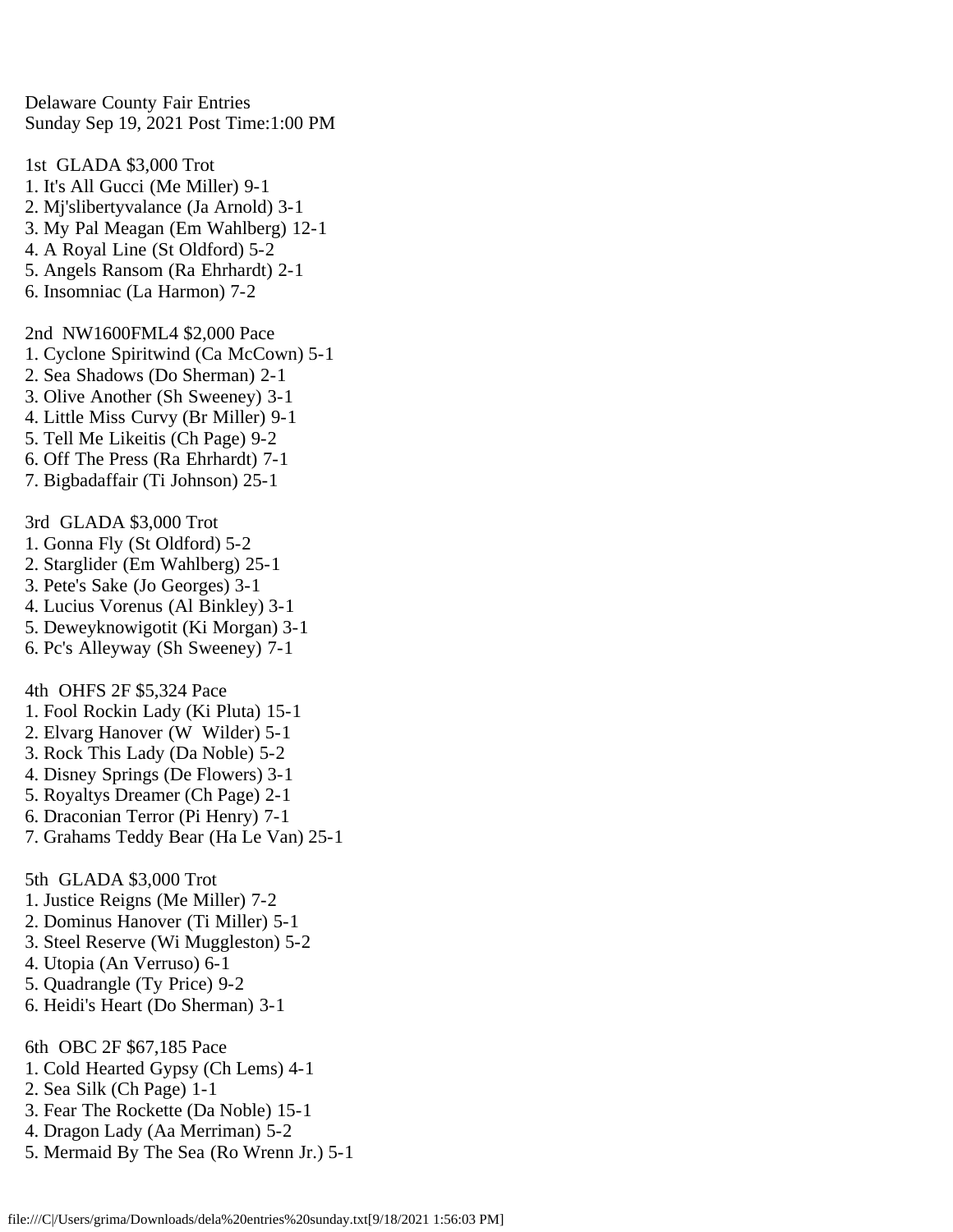7th OHFS 3C \$5,930 Trot 1. Don't Take My Keys (Jo Konesky III) 2-1 2. Stormy Wings (Do Harmon) 9-2 3. Phineas (Je Conger) 5-2 4. Fireworks Flash (Sh Barker II) 7-1 5. Spry Mister (W Wilder) 7-2 6. Tiger King (Br Galliers) 9-1 8th BSS 3F \$17,500 Trot 1. Broknheartsville (Ke Kash Jr) 25-1 2. Winning Misty (Ch Lems) 6-1 3. Magic Credit Card (Ro Wrenn Jr.) 3-1 4. Saintfrances Irene (Da Noble) 25-1 5. Elegant Gigi (Do Irvine Jr) 7-2 6. Sewin Sue (An Macdonald) 25-1 7. Rose Run Whitney (Ch Page) 5-2 8. Fiesty Pistol (Aa Merriman) 4-1 9th OBC 2F \$67,185 Pace 1. Cape Cod Hanover (Ch Page) 6-5 2. Racing Life (Br Miller) 9-1 3. Hotshot Temptress (Aa Merriman) 7-2 4. Secret Side Piece (Tr Smith) 9-2 5. Bottle N Cork (Ro Wrenn Jr.) 5-1 6. Spitting Image (W Wilder) 9-1 10th BSS 3F \$17,500 Trot 1. A Doll Face (Ka Kauffman) 6-1 2. Momma Knows Best (An Macdonald) 5-1 3. Chip It In (Ro Wrenn Jr.) 8-5 4. Cash N Chips (Hu Myers) 6-1 5. Aunt Lil (Ch Page) 9-2 6. Lady Fireworks (Au Hanners) 25-1 7. Telling The Story (Da Noble) 25-1 8. Imalovelylady (Br Miller) 7-1 11th OHFS 2F \$5,324 Pace 1. Ohmy L (Ha Le Van) 15-1 2. Tnt Dyn O Mite (Au Hanners) 9-2 3. Shesalljackedup (Pi Henry) 7-2 4. Crosswindpepperjak (Ro Gillespie) 9-2 5. Fear The Pansy (Ch Page) 3-1 6. Cedar Point Beach (Ja Merriman) 10-1 7. Little Babushka (Ca McCown) 9-1 8. I'mnotforeveryone (W Wilder) 9-1

- 12th BSS 3C \$17,500 Trot
- 1. Betmetowin (Tr Smith) 4-1
- 2. Lightningfast (Ka Kauffman) 25-1
- 3. Tango With Me (Ty Smith) 4-1
- 4. Burrow (Da Noble) 5-2
- 5. Naughty Triumphant (Br Miller) 9-2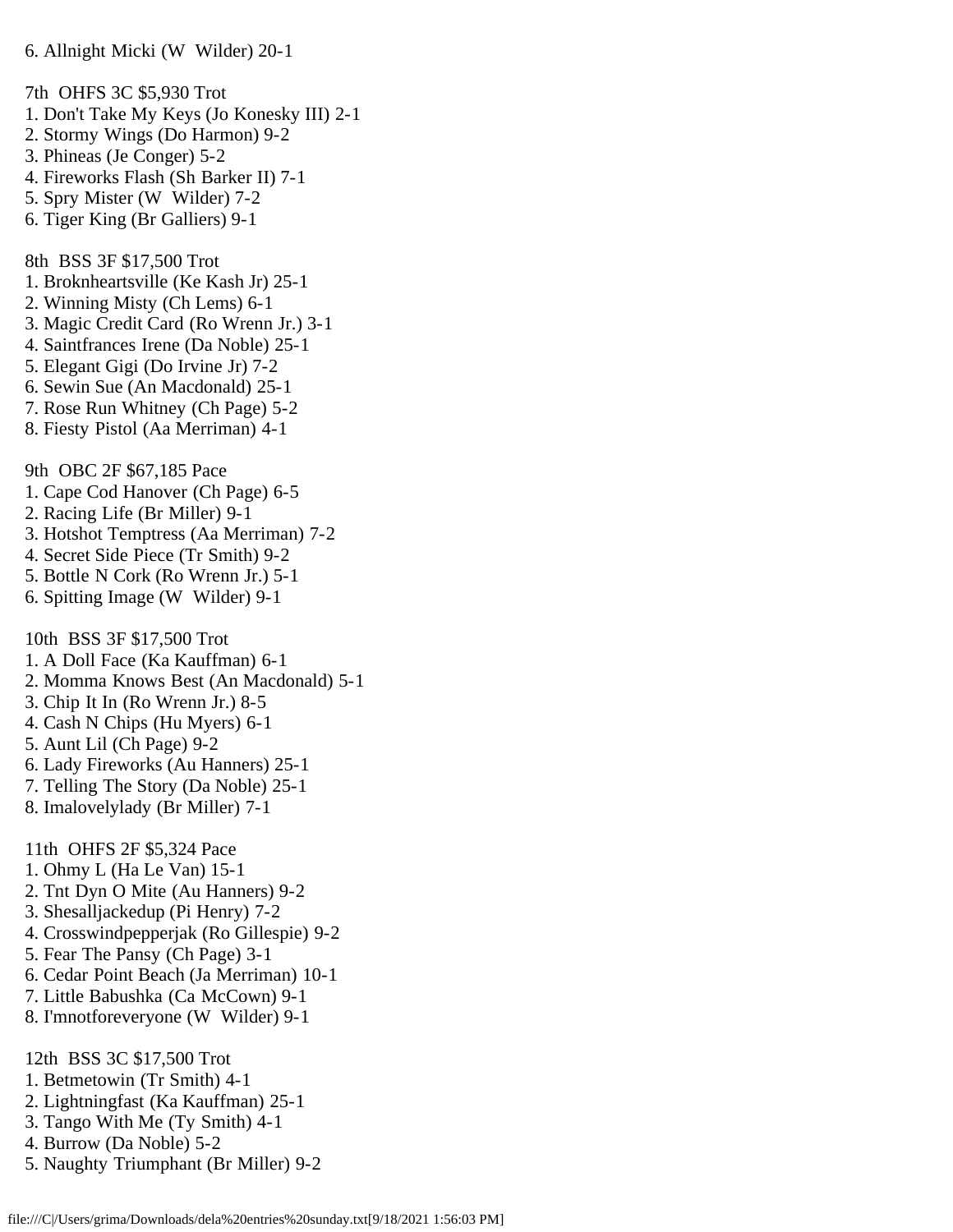6. Admiral Allstar (Ch Page) 7-2

- 7. Rose Run Wilson (W Wilder) 15-1
- 8. Lightning Frenzy (Sc Cisco) 25-1

13th FOUTS \$5,000 Pace

- 1. Machs Dragon (De Howes) 7-2
- 2. Dashing To Da Wire (Ed Miller) 7-5
- 3. K's Boy (An Verruso) 7-1
- 4. Billabong Beach (To Dinges) 12-1
- 5. A List (La Harmon) 25-1
- 6. Believeinyourmach (Sh Sweeney) 25-1
- 7. Sportster Hanover (Wi Muggleston) 25-1
- 8. Wild Goose Chase (St Oldford) 3-1

14th BSS 3C \$17,500 Trot

- 1. Double Down K (Da Noble) 9-5
- 2. My Pal Sparky (Ca McCown) 12-1
- 3. Charging Ahead (Br Miller) 12-1
- 4. Stormfield (Jo Melsheimer) 4-1
- 5. Lucky Pelican (Ty Smith) 9-2
- 6. Castyourcrown (Jo Sutton) 8-1
- 7. Very Smart (Ch Page) 25-1
- 8. Fire Cross (Ka Kauffman) 9-2

15th OHFS 2F \$5,324 Pace

- 1. Muskogee (Br Miller) 6-1
- 2. Art's Beach (Ki Pluta) 20-1
- 3. Black Tilly (Do Harmon) 3-1
- 4. Paradise Rock L (Ha Le Van) 20-1
- 5. Jl's Shining Star (Ch Page) 4-1
- 6. Nevada Rock (Ro Gillespie) 5-1
- 7. Do It Like Bobbi (Au Hanners) 2-1
- 8. Medoland Myrnie (Ch Presley) 25-1

16th BSS 3C \$17,500 Trot

- 1. Malibu Kid (Da Noble) 3-1
- 2. Blank Space As (Br Miller) 5-1
- 3. Wadadli (Do Irvine Jr) 7-1
- 4. Ilikedecupcakes (Hu Beatty) 5-2
- 5. Cellular (Ty Smith) 9-1
- 6. Boom Dynamite (Ka Kauffman) 25-1
- 7. Checkmate (Sh Barker II) 25-1
- 8. Discreet Lover (Ch Page) 8-1
- 9. Newsboy (W Wilder) 10-1

## 17th OBC AGED \$18,900 Pace

- 1. Rockin Farrari (Br Miller) 20-1
- 2. T Degengold (Ty Smith) 9-2
- 3. Stanford Court (Ch Page) 1-1
- 4. Isowantapetrock (W Wilder) 7-2
- 5. Johnny Rockette (Da Noble) 7-1
- 6. Nvrpoptdaplugs (Tr Smith) 8-1
- 7. Cousin Louie (Ca McCown) 20-1